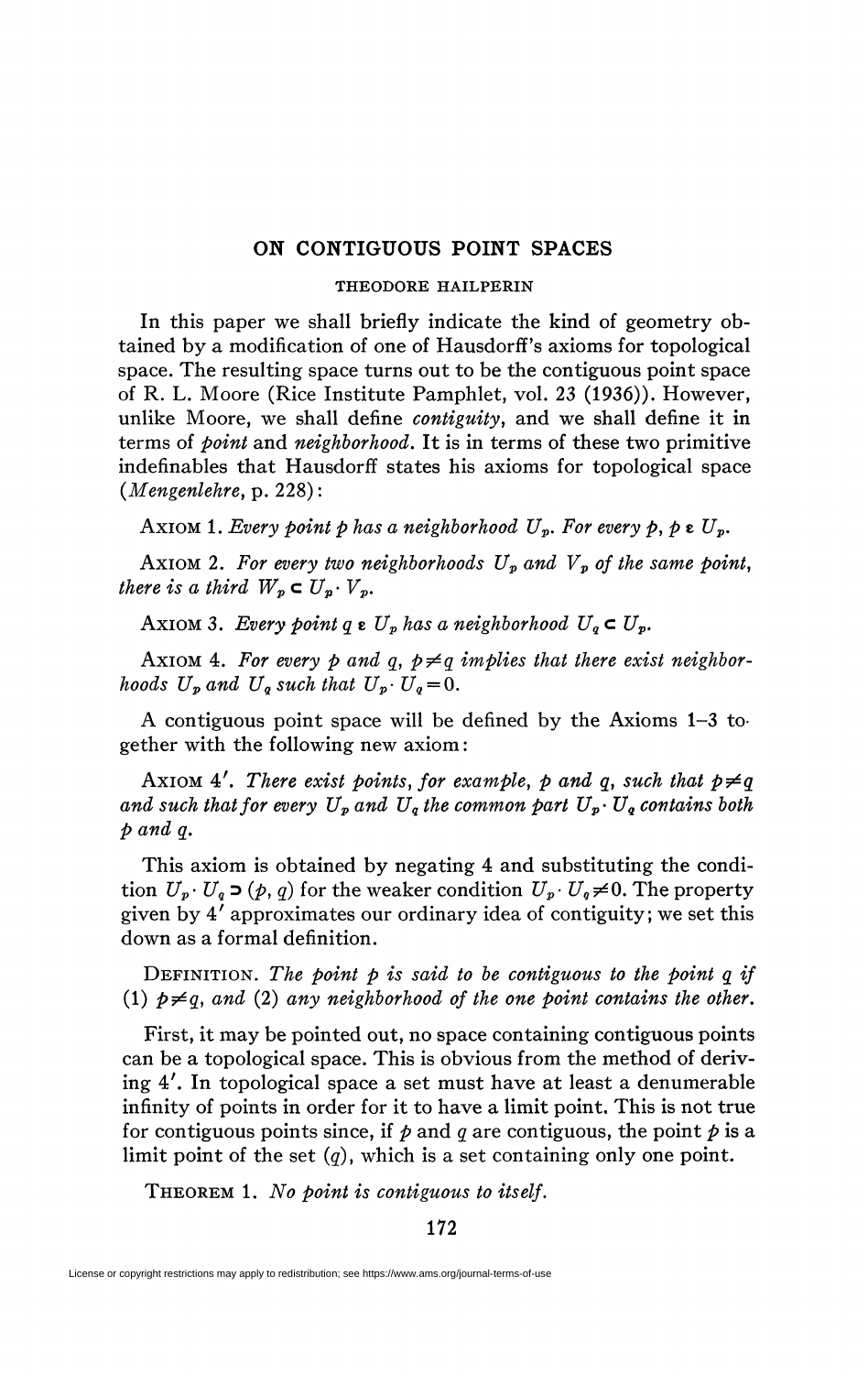THEOREM *2. If a point p is contiguous to q<sup>t</sup> then q is contiguous to p.* 

Theorem 1 results immediately from the first part of the definition of "contiguous to" while Theorem 2 is a consequence of the symmetry of both parts.

DEFINITION. The point  $p$  is said to be contiguous to the set  $M$  if  $p$  is *contiguous to some point which is an element of M.* 

THEOREM 3. *If pis contiguous to M, then p is a limit point of M.* 

PROOF. Let  $q \in M$  be a point which is contiguous to  $p$ . Then every neighborhood of  $p$  contains  $q$ , which is an element of  $M$ . Hence  $p$  is a limit point of *M.* 

THEOREM 4. *If M is a closed point set and every point of the set H is contiguous to M, then no point of*  $1 - M$  *is a limit point of H.* 

PROOF. By Theorem 3, every point of *H* is a limit point of *M*. Since *M* is closed, *H* is contained in *M* and consequently can have no limit points in  $1 - M$ .

Theorems 1, 2, and 4 were taken as axioms by Moore. This was necessary since contiguity was an undefined concept in his system. By defining "contiguous to" in terms of "point" and "neighborhood" we were able to derive these three propositions from one axiom, namely, 4'. In addition we are saved the trouble of redefining a number of concepts such as "connectivity" and "boundary point"; for example, the idea of contiguity was used by Moore chiefly in relation with connectivity. Ordinarily, the sets *A* and *B* are said to be mutually separated if they satisfy the following conditions:

- (1) *They are mutually exclusive.*
- (2) *Neither of them contains a limit point of the other.*

To these Moore adds the further condition:

(3) *No point of A is contiguous to any point of B.* 

Thus the notion of connectedness, which is defined in terms of this definition acquires a new significance in spaces containing contiguous points. A set is said to be connected if and only if it is not the sum of two mutually separated sets.

The additional condition (3) which Moore had to assume now becomes unnecessary since it results from the other two in conjunction with Theorem 3. This may be stated as a theorem: